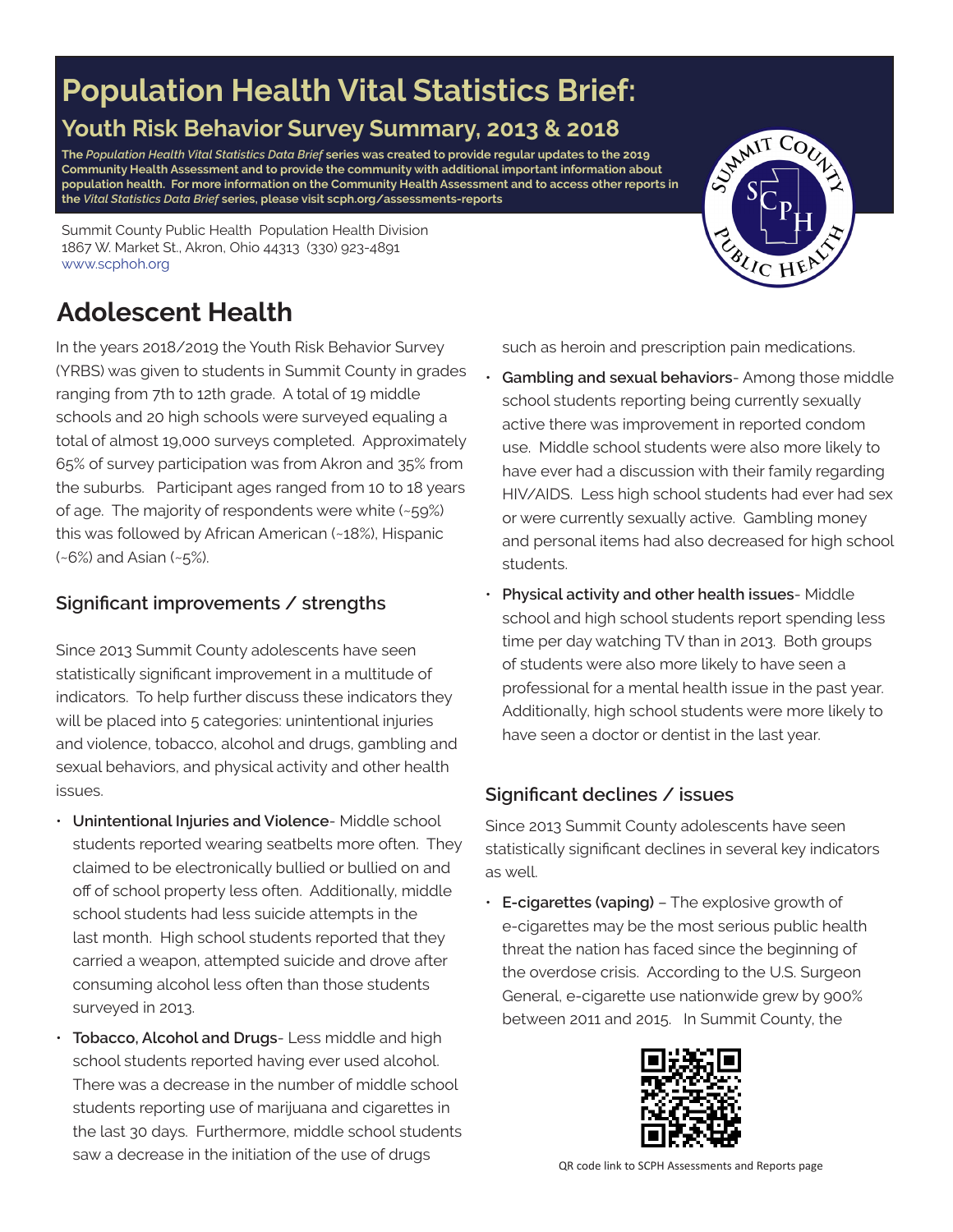question of e-cigarette use wasn't even included in the 2013 Youth Risk Behavior Survey, though it was added to the 2018 survey. In 2018, 16% of middle school students and 42% of high school students had tried e-cigarettes at least once. Nearly 9% of middle school and 25% of high school students say they used an e-cigarette in the past 30 days. More troubling is how early in life some students begin vaping. Nearly 3% of middle school students say they began before age 11, while 4% of high school students say they began before age 13. To put the use of e-cigarettes in perspective, in the 2018 YRBS just 2% of middle school students and 26% of high school students say they have ever smoked a traditional cigarette; far below the percentages of teens who have ever vaped.

• **Obesity, diet, and physical activity**- Obesity rates for both middle and high school students rose from 2013 to 2018. For middle school students, obesity rose from 12% to 15%, while high school students saw obesity rise from 13% to 16%. High school students were more likely to describe themselves as overweight in 2018 than in 2013 (31% and 33%, respectively). Middle school students saw a more modest increase (from 29% to 30%), but that change was not statistically significant.

Just over one-third of middle school and about onefourth of high school students eat breakfast every day. Since eating breakfast daily is thought to reduce the risk for obesity and insulin resistance syndrome, low rates of youth eating breakfast daily are cause for concern. In Summit County at least, few middle and high school students eat breakfast daily, and the figures for both groups grew worse between 2013 and 2018. At the same time, both middle and high school students saw increases in the percentage of students who ate fast food at least once in the week before the survey. Among middle school students, the percentage who ate fast food at least once rose from 67% in 2013 to 71% in 2018. Among high school students, the percentage who ate fast food at least once rose from 70% in 2013 to 75% in 2018.

The percent of middle school students who met the recommended level of physical activity dropped from 48% in 2013 to 44% in 2018. The rate for high school students remained about the same at 42%. A related issue is the percentage of teens who either watch television or use computers or video games at least

three hours each. As mentioned in the improvement section above, the percent watching 3 hours or more of television per day went down for both middle and high school students. Unfortunately, it appears that the use of computers and video games is taking the place of television watching for teens. Both middle and high school students saw big increases in the percent using computers or playing games at least 3 hours per day. In 2013, 41% of middle school and 40% of high school students spent at least 3 hours per day on such devices. By 2018, those figures rose to just under 50% for each group.

### **Findings for LGBTQ high school students**

One troubling set of findings from the 2018 YRBS were the self-reported experiences of LGBTQ high school students (sexual orientation was not asked of middle school youth). In the 2018 YRBS, LGBTQ youth were significantly more likely than heterosexual youth to say they:

- Felt unsafe at, going to, or coming home from school in the past 30 days
- Were physically hurt (on purpose) by someone they were dating
- Were forced to do sexual things that they didn't want to do
- Were bullied in school, away from school, and electronically
- Purposely hurt themselves
- Felt so sad that they stopped normal activities
- Seriously considered suicide
- Attempted suicide

All told, LGBTQ youth were at least 2-3 times more likely than heterosexual youth to have experienced violence, self-harm, depressive sadness, or suicide-related behavior (see Figure 1).

LGBTQ youth were also more likely than heterosexual youth to say they have used cigarettes, e-cigarettes, alcohol, marijuana, or a hard drug such as heroin, methamphetamine, or cocaine at least once.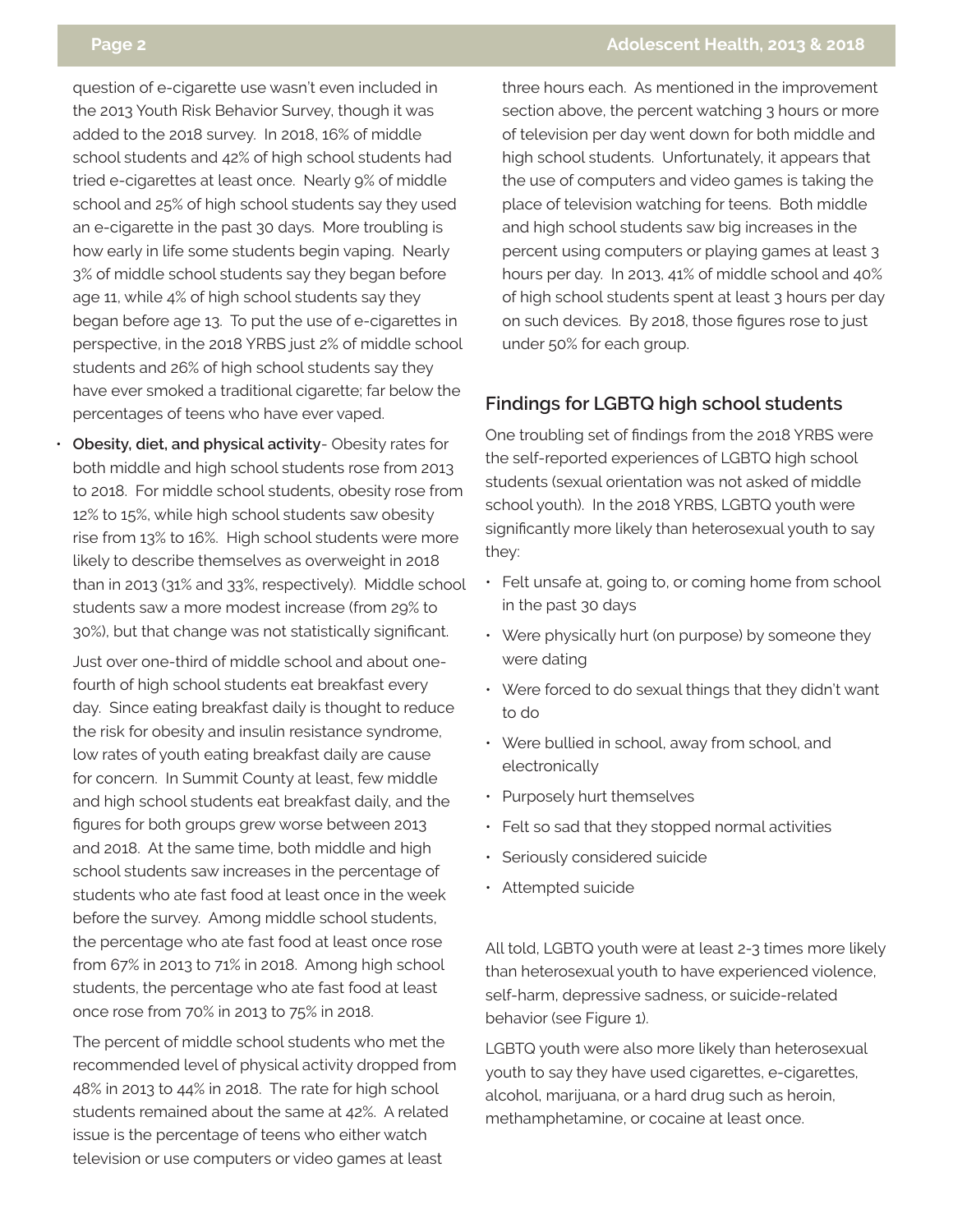### **Forced sexual experiences**

An even more troubling finding is that those who have been forced to do something sexual are more likely to have experienced violence, bullying, self-harm, depressive sadness, or suicide-related behavior than others are, whatever their orientation. Among those who have had a forced sexual experience, LGBTQ students are also more likely than heterosexual students to have experienced violence, bullying, self-harm, depressive sadness, or suicide-related behavior (see Figure 2).

In fact, LGBTQ youth who have been forced to do something sexual have the most worrying outcomes on these questions of any demographic group in the survey. For example, 10% of heterosexual youth without a forced sexual experience say they seriously considered suicide in the past 12 months. That figure rises to 36% for heterosexual youth with a forced sexual experience. Just over 33% of LGBTQ youth without a forced sexual experience say they seriously considered suicide in the

past 12 months; a figure that rises to 62% for LGBTQ youth who have ever had a forced sexual experience.

The same relationship exists with substance use and sexual activity. Any youth who ever had a forced sexual experience is significantly more likely to use marijuana and other drugs, and also more likely to have ever had sexual intercourse and to be currently sexually active than those who didn't, whatever their sexual orientation. As with the violence-related questions, rates of substance use and sexual activity are higher among LGBTQ youth with a forced sexual experience than heterosexual youth with a forced sexual experience.

One last finding related to forced sexual experiences is the gender of the victims. Nearly 80% of heterosexual high school students and 85% of LGBTQ high school students who have ever been forced to do something sexual were female. Among high school students who were never forced to do anything sexual, more than half of heterosexuals were female, while two-thirds of LGBTQ high school students were female.







**Figure 2: Forced Sexual Experience, Violence, Bullying, and Depressive Sadness, YRBS 2018** *Source: 2018 YRBS*